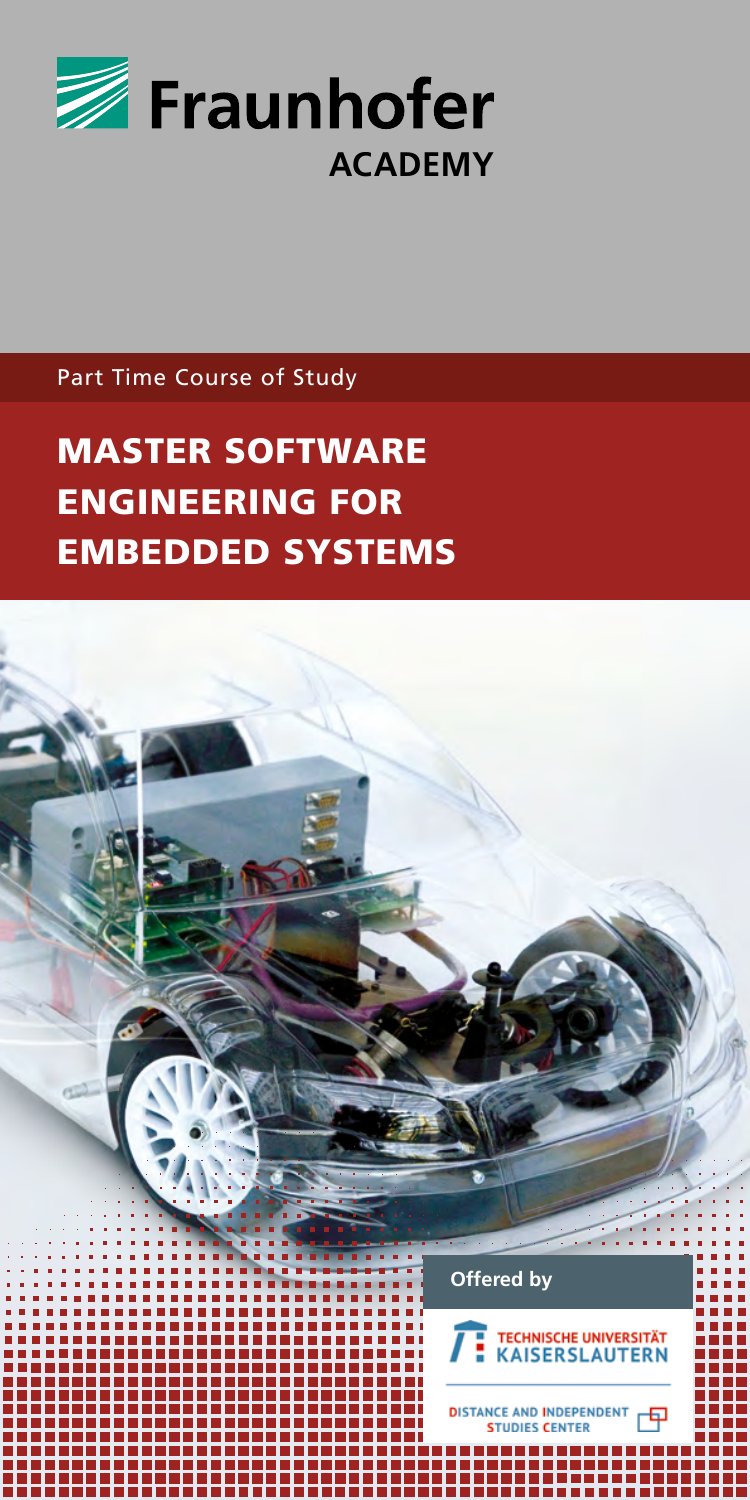

"Engineers for embedded systems need to master mechanics, electronics, and – increasingly – software. In this course, experienced engineers will learn state-ofthe-art software engineering for embedded systems." *Prof. Dr. Dieter Rombach, Director Business Development, Fraunhofer IESE*



"At present, high software quality at reasonable costs is clearly a necessary precondition for business success. Thus, software quality assurance is an important topic within this masters program."

*Prof. Dr.-Ing. Peter Liggesmeyer, Executive Director, Fraunhofer IESE*

# HIGH DEMAND FOR SOFTWARE ENGINEERING PRACTITIONERS

Today, traditionally hardware-dominated product domains are increasingly integrating software. But many of the companies and organizations in these traditional domains such as the medical devices industry or the automotive industry still employ mostly engineers without any profound education or training in software and systems engineering.

Therefore, the Distance and Independent Studies Center (DISC) of the University of Kaiserslautern offers in scientific cooperation with the Fraunhofer Institute for Experimental Software Engineering (IESE) a part-time, high-quality distance study program in "Software Engineering for Embedded Systems". It provides a theoretical scientific background as well as practical methods, techniques, and tools that consider software development for embedded systems issues.

Boost your Career with a Post-Graduate Software Engineering Education!

#### **Target Group**

The distance education program is designed for professionals working in the field of software development who need to acquire advanced knowledge of emerging technologies and who wish to broaden their software engineering skills by pursuing graduate-level education in software engineering for embedded systems. The program targets three kinds of graduates with a special emphasis on the first one: graduates of engineering disciplines such as electrical, mechanical, or industrial engineering; graduates of IT disciplines such as computer science; and graduates of non-engineering disciplines such as mathematics, physics, etc.

### **Accreditation and Costs**

The distance learning course is accredited by ASIIN. The course fee for the entire course is  $\in$  7.960.



### **Degrees and Admission Requirements**

You should have at least 2 years of work experience in software development and possess a graduate degree either in electrical engineering, mechanical engineering, computer science, physics, mathematics, or a similar discipline. Completing the distance course entitles you to receive a Master of Engineering degree from the University of Kaiserslautern.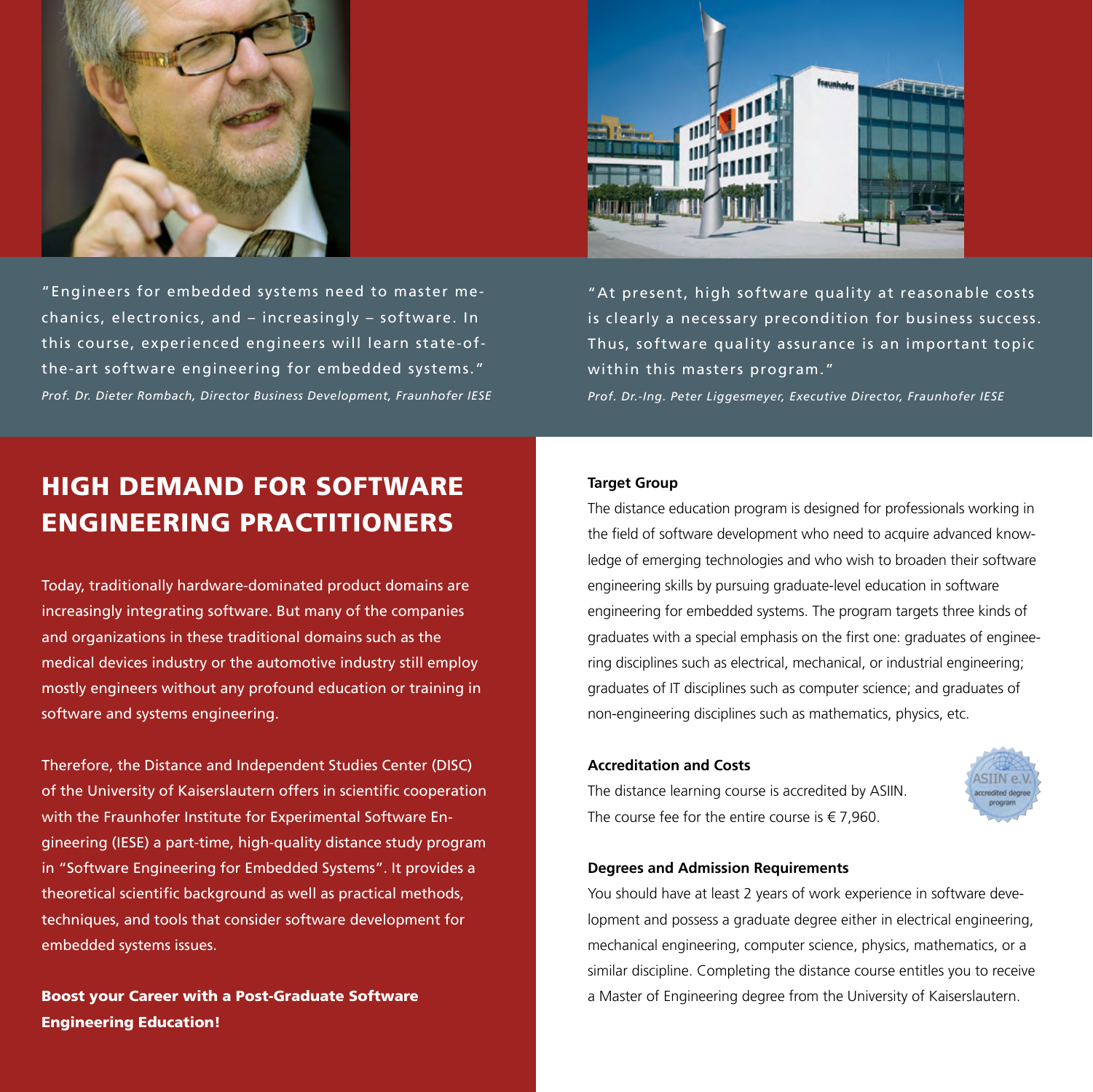



# **Balance Job and Education**

The Distance Education Program is an ideal solution for practitioners who are looking for new perspectives in their career, for example for positions such as head of research & development or project leader in industry. The innovative concept allows you to combine your studies with your professional and family commitments, enabling you to work on the course anywhere, and at any time. You will receive textbooks for each module and can study these wherever you want. Additionally, online phases increase communication between students and allow intensive support as preparation for the exams.

#### **Hands-on Experience at Fraunhofer**

As a highlight, at the end of each semester, on-campus phase will be organized at Fraunhofer IESE. During those times, experts from industry as well as from science will provide practical insights into software engineering, and you can experience first-hand how Europe's largest research center for applied research is collaborating with its clients. A great opportunity to make new contacts in research and industry.

#### **Become an Agent of Change!**

By selecting the best available experts worldwide as authors, the highquality learning materials reflect not only the state of the art of science, but also the software engineering requirements of industry in the embedded systems domain. The experts are high-ranking researchers who are recognized in industry because of their profound practical experiences.

#### **Fraunhofer Institute for Experimental Software Engineering (IESE)**

Fraunhofer IESE in Kaiserslautern performs research in the areas of software development, software quality management, and software competence management. Together with its sister institute in the USA, Fraunhofer IESE offers processes, methods, and techniques for developing software-based systems according to engineering-style principles. In doing so, it follows an empirical approach: Through proven, innovative solutions, products based on software can be brought to the market with a measurably higher degree of efficiency.

# **Distance and Independent Studies Center (DISC) of the University of Kaiserslautern**

The Distance and Independent Studies Center of the University of Kaiserslautern is one of the leading establishments in Germany for distance-learning postgraduate courses. Its tasks comprise the initiation and development of further qualifications for university graduates who have already obtained an initial professional qualification. More than 4,000 students are currently enrolled in the distance learning programs, which can be taken on a part-time basis while pursuing a career.

# **Fraunhofer Academy**

In 2006 the Fraunhofer Academy was established as a central unit to support Fraunhofer institutes in offering advanced training programs. With the range of training and development courses in the fields of technology and inovation, energy and sustainability, logistics and production, manufacturing and test engineering and information and communication, the Fraunhofer Academy contributes to the creation of a new innovation culture in Germany and Europe.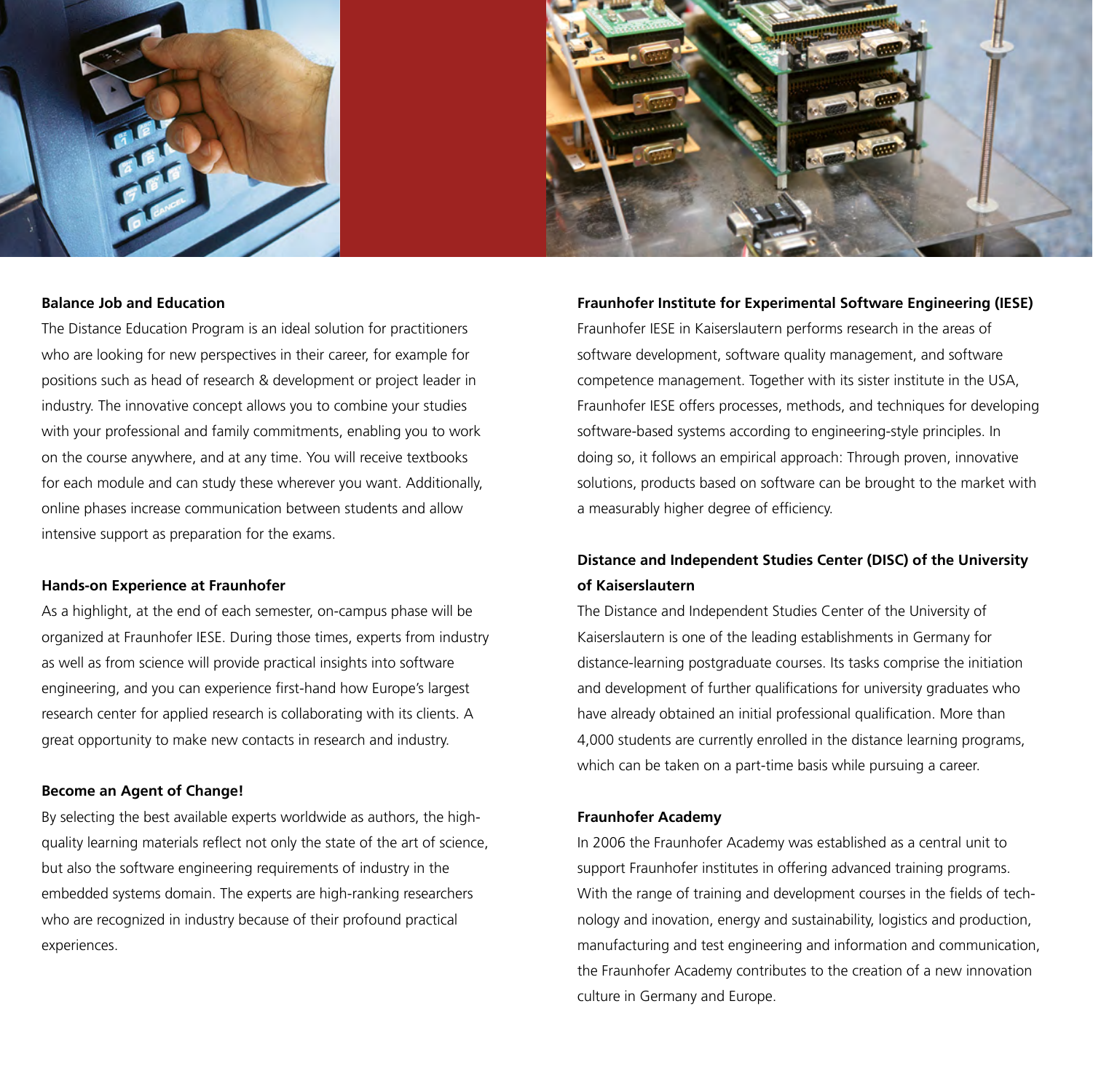

### **Course Contents**

Software engineering focuses on the specification of system structure and behavior, and on the implementation of these specifications; the activities required in order to assure that the specifications have been met; and the development of such systems across space (distributed development, subcontracting) and time (evolution, maintenance).

In the course, you will first engage in four fundamental course modules that will provide you with the basic knowledge in the domain of software development and project management for embedded systems. After that, you are going to take a more development-oriented software engineering course which prepares the students to work in the technical field of software development or to switch to more development related activities.

This ensures that you will acquire new competencies that will help you to improve the products and processes in your organization. The course will enable you to gain a better understanding of software engineering principles and to assess and select the best technologies for your work. It will prepare your organization for future changes, challenges, and innovations that will increase your company's competitive edge.